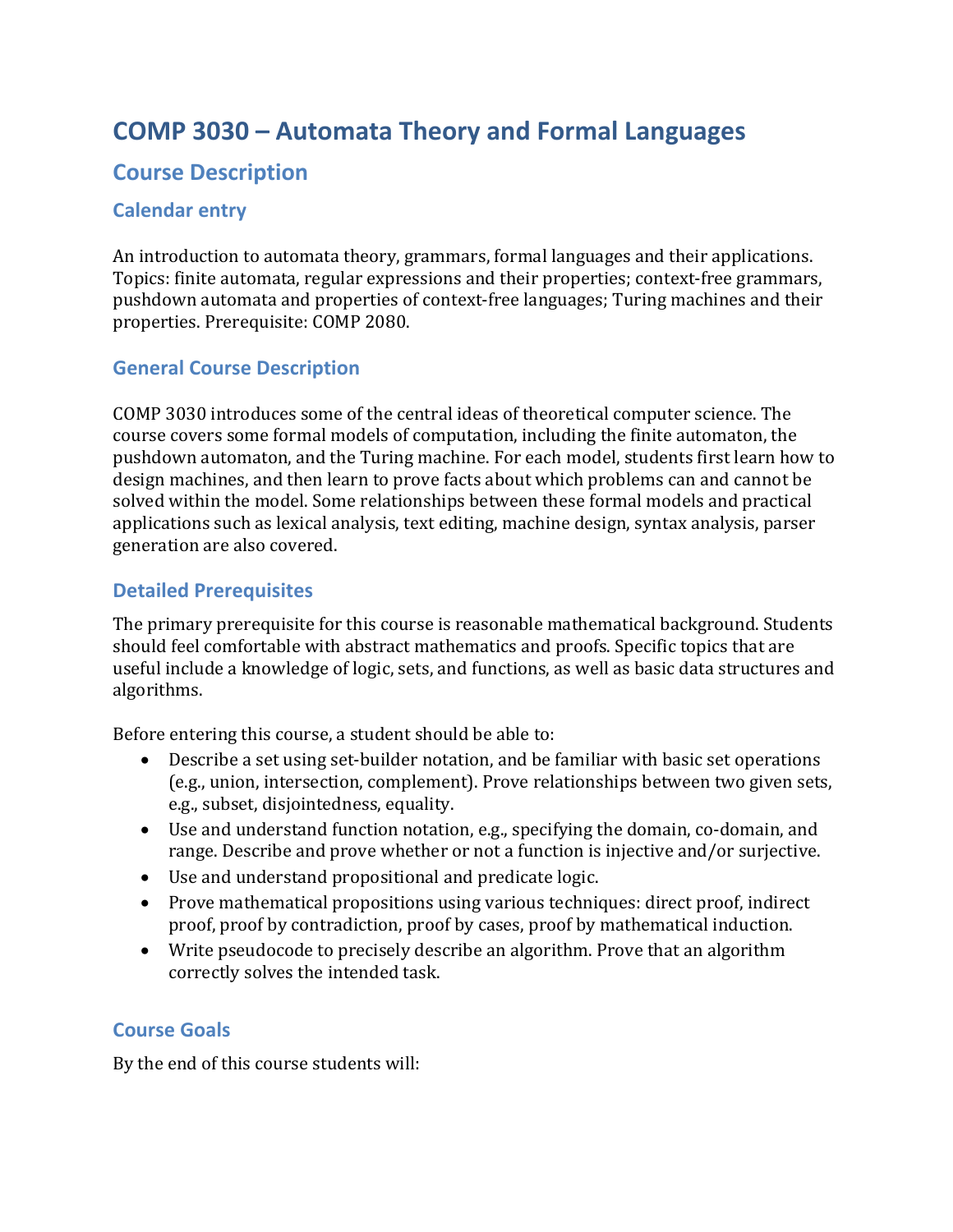- Define and use several formal models of computation: finite automata, pushdown automata, Turing machines.
- For each formal model of computation studied, define machines to solve a given problem. Prove that the machine correctly solves the problem.
- For each formal model of computation studied, describe the set of problems that can and cannot be solved in the model.
- Use various techniques to prove impossibility, i.e., that a given problem cannot be solved by any machine within a particular formal model.
- Describe operations on formal languages, and prove closure facts about these operations. Use closure facts to prove whether or not a language belongs to a certain class.
- Understand the difference between determinism and non-determinism, and how it might affect computational power.
- Explain the historical context of computability in the study of mathematics, and how Alan Turing's work contributed to the development of the modern computers we use today.
- Relate formal models of computation to real-world systems and applications (e.g., state machines, compilers, pattern matching, software development tools).

# **Learning Outcomes**

## **Terminology**

Students should be able to:

- 1. Use notation and terminology related to strings (e.g., alphabet, prefix, suffix, substring) and string operations (e.g., concatenation, reverse).
- 2. Understand the concept of "formal language" and understand related operations on languages (e.g., union, intersection, concatenation, complement, product, Kleene star).
- 3. Use notation and terminology related to functions (e.g., input types, output types, decision problems, computability, encodings, reductions).

## **Finite Automata and Regular Expressions**

- 1. Model a simple real-world system as an abstract state machine by defining the system inputs, the states of the system, and the transitions between states.
- 2. Formally define a finite automaton by providing mathematical definitions of the state set, the input alphabet, the transition function, the start state, and the accepting states. Draw an equivalent machine diagram representation.
- 3. Simulate the execution of a finite automaton on a given input string to determine the outcome.
- 4. Compare and contrast determinism vs. non-determinism in the context of finite automata (i.e., DFA's and NFA's).
- 5. Explain the relationship between finite automata and regular expressions.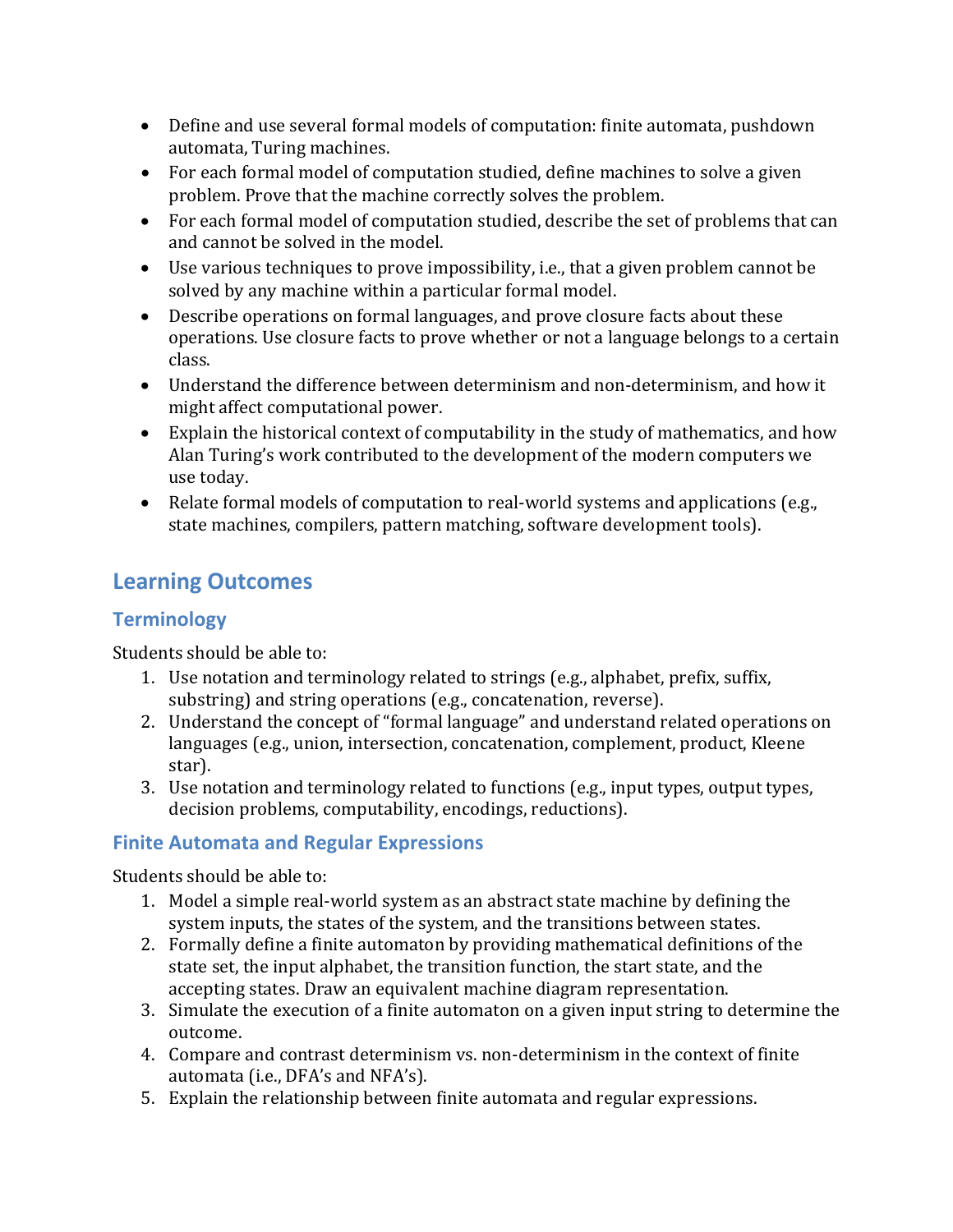6. Given a regular expression and a string, determine if the pattern matches the string.

## **Regular Languages**

Students should be able to:

- 1. Given a regular language, design a corresponding finite automaton or regular expression.
- 2. Write a formal proof using state invariants that a specific finite automaton correctly decides a given regular language.
- 3. Given a finite automaton or regular expression, identify its corresponding regular language.
- 4. Use the Myhill-Nerode Theorem to determine the size of the smallest possible deterministic finite automaton (DFA) that decides a given regular language. (Timepermitting: Describe an algorithm that shrinks a given DFA to its smallest possible size.)
- 5. Use various techniques to prove that a given language is not regular, e.g., Pigeonhole Principle, Myhill-Nerode Theorem, the Pumping Lemma.
- 6. For a given operation on languages, prove whether or not the set of all regular languages is closed under the operation.
- 7. Use known closure facts to prove whether or not a given language is regular.

# **Context-Free Grammars**

Students should be able to:

- 1. For a given grammar and string, write out a derivation of the string and draw the corresponding parse tree.
- 2. Understand the concept of ambiguity, and prove whether or not a given grammar is ambiguous.
- 3. Define normal forms  $(e.g., Chomsky, Greibach)$  and identify if a given grammar is in a particular normal form.
- 4. Describe an algorithm that converts any given grammar into Chomsky Normal Form.
- 5. Describe the CYK algorithm that decides whether a given grammar in Chomsky Normal Form generates a given string.

# **Pushdown Automata**

- 1. Formally define a pushdown automaton by providing mathematical definitions of the state set, the input alphabet, the stack alphabet, the transition function, the start state, and the accepting states. Draw an equivalent machine diagram representation.
- 2. Simulate the execution of a pushdown automaton on a given input string to determine the outcome.
- 3. Compare and contrast determinism vs. non-determinism in the context of pushdown automata (i.e., DPDA's and PDA's)
- 4. Explain the relationship between pushdown automata and context-free grammars.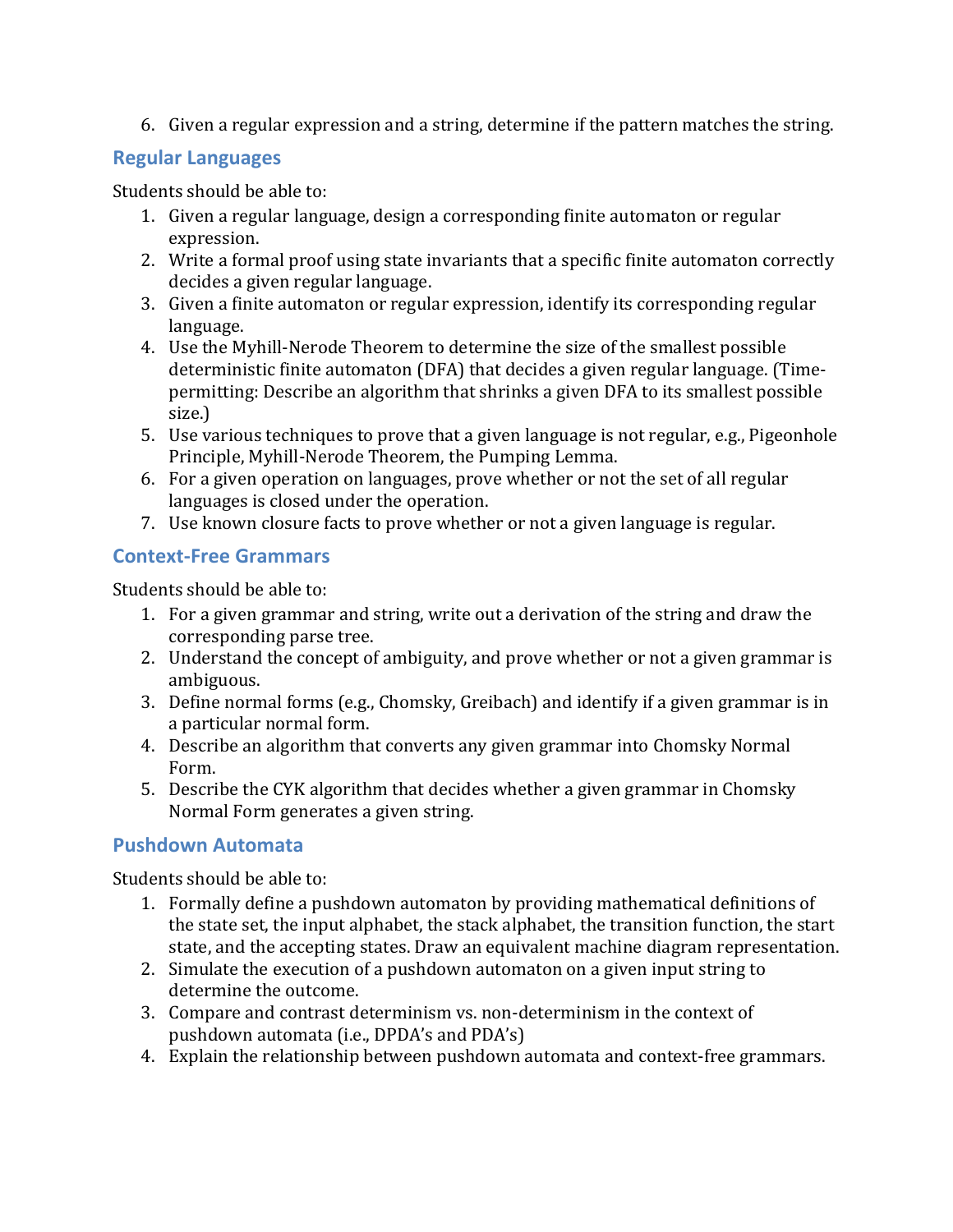# **Context-free Languages**

Students should be able to:

- 1. Given a context-free language, design a corresponding context-free grammar or pushdown automaton.
- 2. Given a context-free grammar or pushdown automaton, identify its corresponding context-free language.
- 3. Use the Pumping Lemma to prove that a given language is not context-free.
- 4. For a given operation on languages, prove whether or not the set of all context-free languages is closed under the operation.
- 5. Use known closure facts to prove whether or not a given language is context-free.

## **Turing Machines**

Students should be able to:

- 1. Formally define a Turing machine by providing mathematical definitions of the state set, the input alphabet, the tape alphabet, the transition function, the start state, the accept state, and the reject state. Draw an equivalent machine diagram representation.
- 2. Simulate the execution of a Turing machine on a given input string to determine the outcome.
- 3. Draw a Turing machine diagram that decides a given language, or computes a given function.
- 4. Given a Turing machine diagram, identify the language it decides or the function it computes.
- 5. Discuss Turing machine variants and their equivalence to each other. Compare and contrast determinism vs. non-determinism in the context of Turing machines.
- 6. (Time-permitting) Define complexity classes related to running time or memory requirements of Turing machines.

## **Computability**

- 1. Describe and use terminology relating to Turing-decidability and Turingrecognizability.
- 2. Understand universality and be able to describe/implement the encoding process of a specific object (e.g., a Turing machine). Describe how a Universal Turing Machine can simulate the execution of any other Turing machine.
- 3. Use Cantor's diagonal argument to prove the existence of non-computable functions and problems.
- 4. Give specific examples of undecidable problem (e.g., The Halting Problem), and use a reduction to prove that a given problem is undecidable.
- 5. Explain Rice's Theorem and its proof. For a given undecidable problem, argue whether or not Rice's Theorem can be applied.
- 6. Give specific examples of unrecognizable problems and use a reduction to prove that a given problem is unrecognizable.